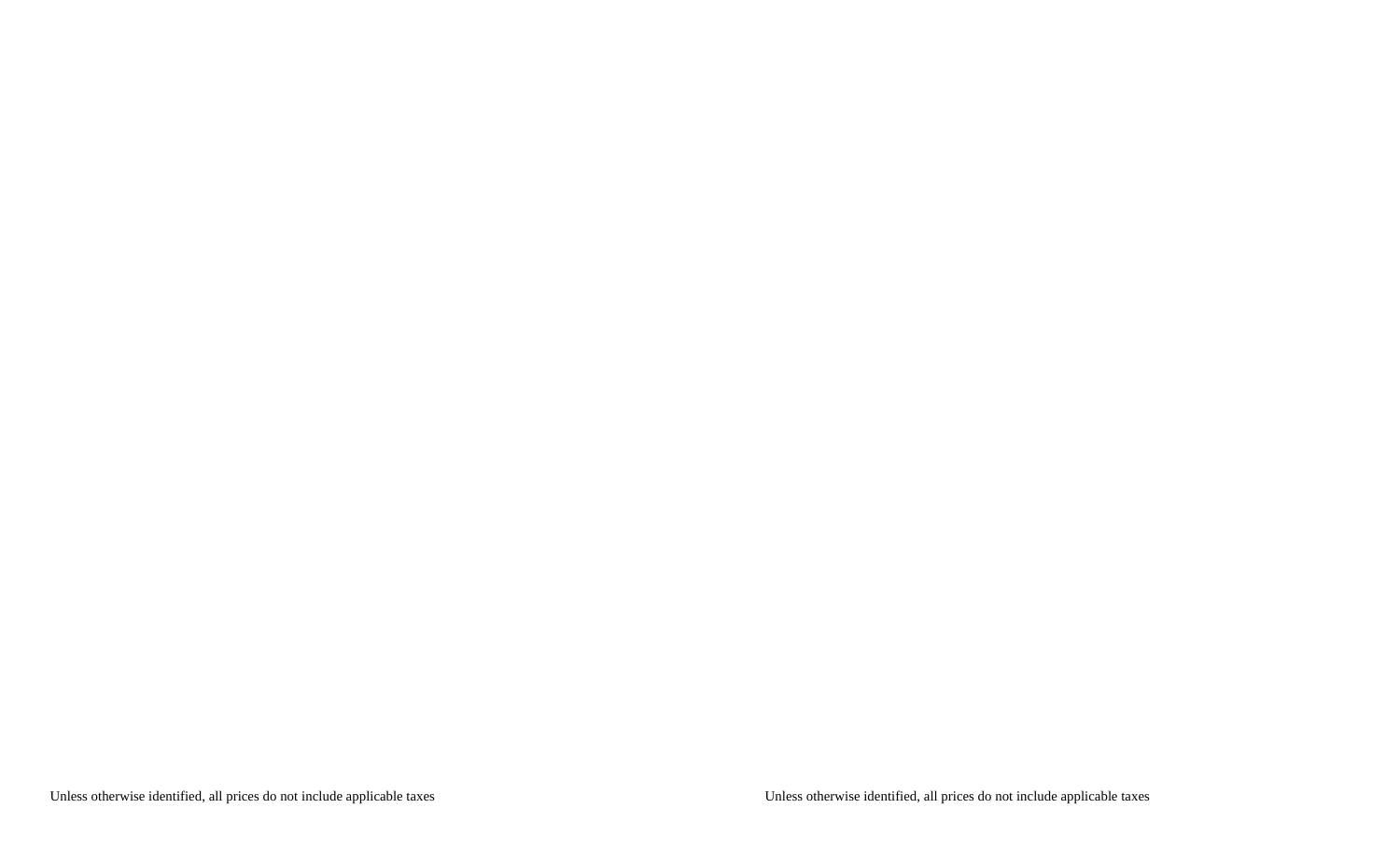#### **Payment, financing and funding**

#### **Payment**

Unless otherwise specified, payment is due within 30 days of signing the contract. Payment may be made by cash or cheque. Beyond the allotted time, interest will be charged at a rate of 1.5% per month, which is equivalent to 18% per annum.

#### **Funding**

For your convenience, we offer two funding options when prepaying services or supplies. When prepaying, you pay for the services and supplies today and the money will be used to pay for the services and supplies when they are delivered at the time of death.

*Trust:* You may pay the money directly to us and we will place it in trust, where it will accrue interest until the contract is fulfilled (when the services and supplies are delivered) or the contract is cancelled.

*Insurance:* You may purchase an insurance contract where the proceeds of the insurance contract will be used to pay for the services or supplies at the time they are delivered or the contract is cancelled.

#### **PROFESSIONAL & STAFF SERVICES**

#### **\*Basic professional fees** *(requires Basic Facility Charge)* **\$700.00**

Professional consultation with licensed personnel, which may include but is not limited to, expert advice on options to meet your needs, including essential services relating to disposition, drafting notices, planning scheduling of services, advising regarding possible government benefits. A Basic professional fee is payable whenever we provide services to you.

#### **Co-ordinating rites and ceremonies \$300.00**

Co-ordination of all rites and ceremonies, before, during and after they have been provided, including services and supplies provided by us, as well as those provided by third party suppliers, such as flowers and death notices.

#### **Documentation – permits, forms, etc. \$215.00**

Completion and filing of all documents necessary to carry out the services and supplies requested, including, but not limited to, death registration, burial permit, coroner's certificate for cremation, documentation necessary to ship the body out of the country. As part of this service, we will provide you with seven proof of death certificates; such certificates are usually accepted for most estate settlement purposes, but sometimes a provincial Death Certificate will be necessary and is available from the Office of the Registrar General.

### **Transport remains the set of the set of the set of the set of the set of the set of the set of the set of the set of the set of the set of the set of the set of the set of the set of the set of the set of the set of the s**

Transportation of the remains from one place to another, for example the hospital to our premises, or from our premises to the cemetery or crematorium using a transfer vehicle, for distances not exceeding 40 km, per use.

### **\*Basic Preparation of Remains \$160.00**

*(requires facilities for preparation / embalming / shelter)*

The preparation of the body for placement into the casket, including bathing, dressing and the setting of facial features for identification or viewing without embalming.

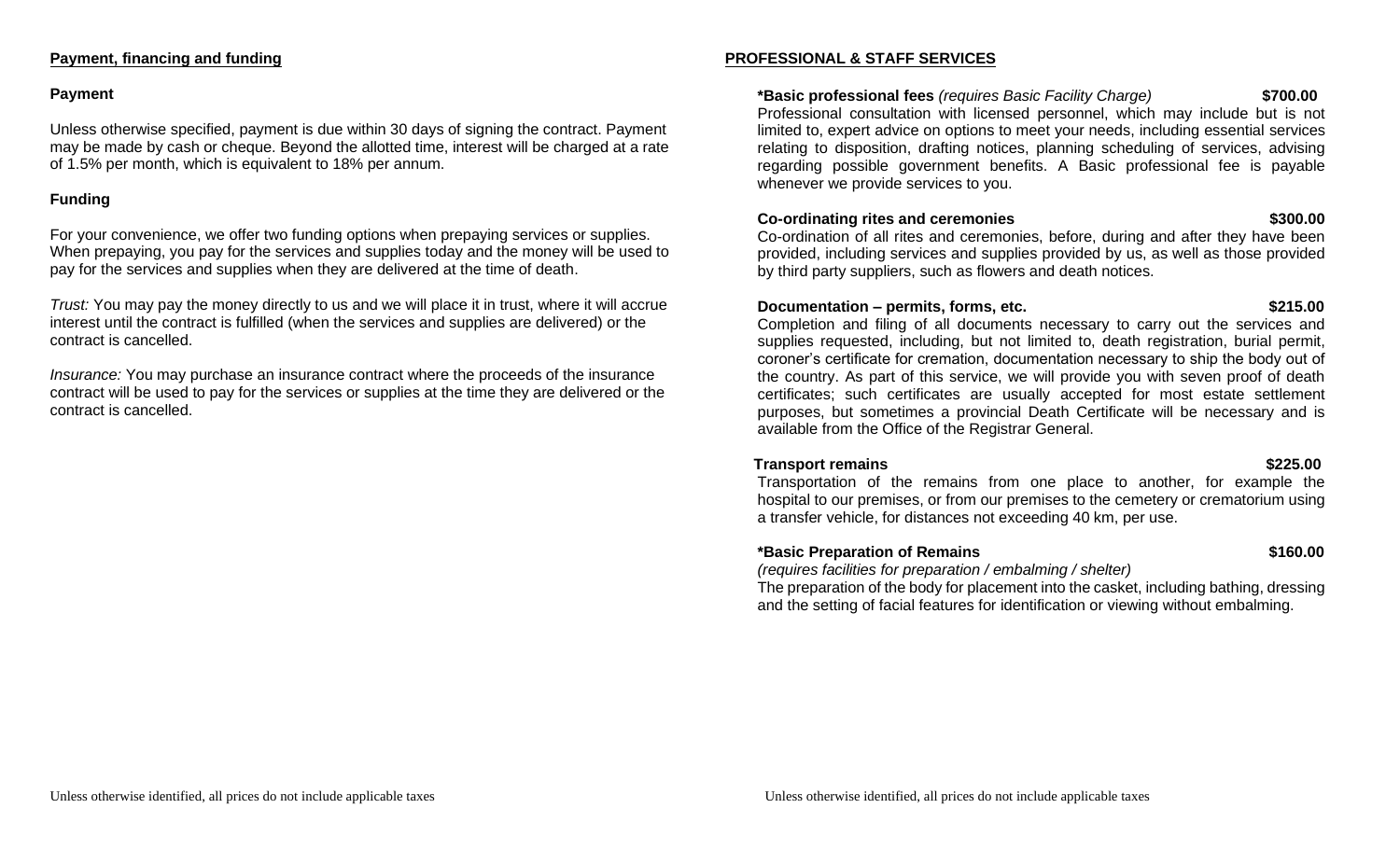#### **\*Embalming of Remains \$500.00**

*(requires Basic Preparation of Remains and Facilities for preparation / embalming / shelter)* Embalming is the process of replacing blood and bodily fluids with chemical preservatives. It is a process of sanitation, restoration and temporary preservation. Embalming is not legally required, but may be recommended to preserve the body between the time of death and the visitation or disposition of the deceased. Our professional funeral directors will make a recommendation based on the condition of the body and expected service needs.

#### **Staff services for visitation**  $\bullet$  **5400.00**

Staff to coordinate and oversee the visitation (informal gathering) at our premises, per day

• If the visitation takes place at an off site location, additional staff services charges will apply, per day

*\$205.00*

#### **Staff services for ceremony 6400.00 \$400.00**

Staff to coordinate and oversee a ceremony or memorial at one of our premises *Off-site additional charge, per occurrence \$400.00*

• *For services with more than one hour visiting prior to the service, a fee of \$125.00 per additional hour will be applied.*

# **FACILITY CHARGES**

#### **Basic Facilities \$575.00**

Use of our general and common areas, parking lot, public washrooms, cloakrooms, heating, lighting and maintenance. This charge applies whenever we provide services to you.

#### **Facilities for preparation/embalming/shelter \$175.00**

Facilities used to prepare, embalm and/or shelter the body; this charge applies whenever the body is in our facility for any purpose.

\***Facilities for visitation** *(requires Staff services for visitation)* **\$400.00** Designated facilities used for visitation for any day that is separate from the primary ceremonies

**\*Facilities for ceremony** *(requires Staff services for ceremony)* **\$400.00** Designated facilities at our Funeral Home used for the ceremony or memorial services, per occurrence

#### **Common Disbursements**

Disbursements are items arranged for and possibly paid for on your behalf by us. You are expected to pay for these items at the time the contract is entered into. The following are some items that are often identified as disbursements.

**Coroner's fee –** this is a fee charged by the coroner for issuing a certificate that allows cremation to take place. The fee is set by the Chief Coroner for Ontario.

**Clergy Honorarium –** this is an amount paid to the clergy for their services. In some cases the amount is set by the clergy, in others it is an amount to be determined by you.

**Newspaper or radio notices –** these are charges for death notices placed in newspapers or radio or other media outlets.

**Municipal death registration fee –** this is a fee charged by the local municipality to register the death. The fee is set by the municipality and may vary.

**Cemetery Equipment charges –** this is the lowering device, grass, and tent that is used at the cemetery during burial.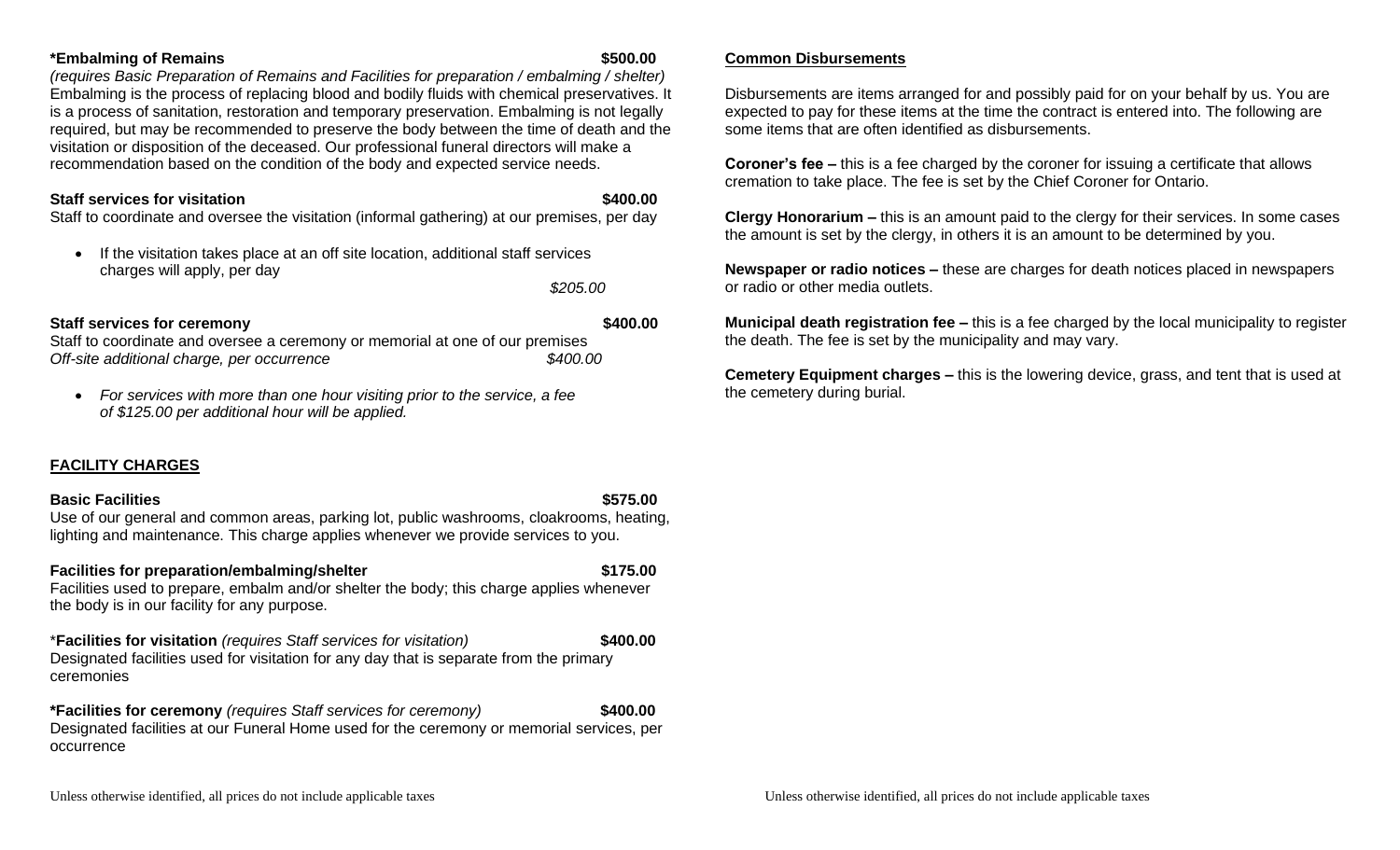#### **Environmental Service Surcharge At Cost**

A charge for biohazard materials and disposal costs will be made in some circumstances; our professional staff will discuss this issue with you.

#### **Ship Out Services Charge 8300.00 \$300.00 \$300.00**

If remains are being shipped to another location, we will arrange for transport and all necessary paperwork. Minimum Cost for administrative services \$300.00 plus all shipping costs.

#### **Hairdressing \$85.00**

If hairdressing is requested on a body not embalmed, this charge will apply

**Inscription on Monument \$175.00 \$175.00** Engrave final date on monument (up to 10 characters, \$8.00 per character thereafter)

**Reception Facilities \$300.00** Post ceremony gathering (does not include food)

# **OTHER CHARGES**

#### **Refundable Deposit for Cremated Remains \$350.00**

When human remains are to be cremated, a refundable deposit will be required to be paid. If the cremated remains are not claimed within one year of the cremation, the deposit may be used to inter the cremated remains in common ground. If the cremated remains are claimed before they are interred, the deposit will be refunded

Extended Body Storage (past 48 hours) 35.00 per day

# **VEHICLES**

Per service, to a maximum of 3 hours

**Clergy / Lead Car \$120.00** Required for ceremonies when burial is taking place

**Additional mileage –** mileage travelled beyond 40 km from our facility will be charged at \$3.00 per loaded kilometer

#### **CASKET SELECTIONS (All Caskets are Adult size unless otherwise specified)**

### **The following caskets are SUITABLE FOR CREMATION**

| <b>Bordeaux Cherry</b> | 05-9600-00                | Victoriaville | \$7,100.00 |
|------------------------|---------------------------|---------------|------------|
| Parliament Oak         | 10-9600-00                | Victoriaville | \$6,400.00 |
| St. Patrick Mahogany   | 01-5910-10                | Victoriaville | \$5,150.00 |
| Wabash Cherry          | 05-5550-01                | Victoriaville | \$4,995.00 |
| Bennington Oak         | 10-501-01                 | Victoriaville | \$4,495.00 |
| Woodstock Oak          | 10-5750-00                | Victoriaville | \$3,995.00 |
| Victoria Cherry        | 05-530-30                 | Victoriaville | \$3,995.00 |
| Dominion Maple 27 O/S  | 20-5610-31                | Victoriaville | \$3,745.00 |
| <b>Dominion Maple</b>  | 20-5610-01                | Victoriaville | \$3,295.00 |
| <b>Burton Oak</b>      | WR212-00057 Victoriaville |               | \$2,895.00 |
| Winfield Poplar 27 O/S | 50-5430-19A               | Victoriaville | \$2,795.00 |
| Winfield Poplar        | 52-5430-20                | Victoriaville | \$2,395.00 |
| Dover Poplar           | 52-49-30                  | Victoriaville | \$1,895.00 |
| Winston                | 90-452-01                 | Victoriaville | \$1,075.00 |
| Glenbar Pine O/S       | 80-5070-971               | Victoriaville | \$975.00   |
| Glenbar Pine           | 80-5070-92                | Victoriaville | \$595.00   |
| <b>Basic Container</b> | 79-5084-02                | Victoriaville | \$285.00   |
|                        |                           |               |            |

#### **The following caskets are NOT SUITABLE FOR CREMATION**

| Nova Steel       | A-50-500 | Victoriaville | \$4,395.00 |
|------------------|----------|---------------|------------|
| Ebony Steel      | A-17-193 | Victoriaville | \$3,245.00 |
| Payne Blue Steel | V-06-700 | Victoriaville | \$2,145.00 |

**Funeral Coach \$575.00**